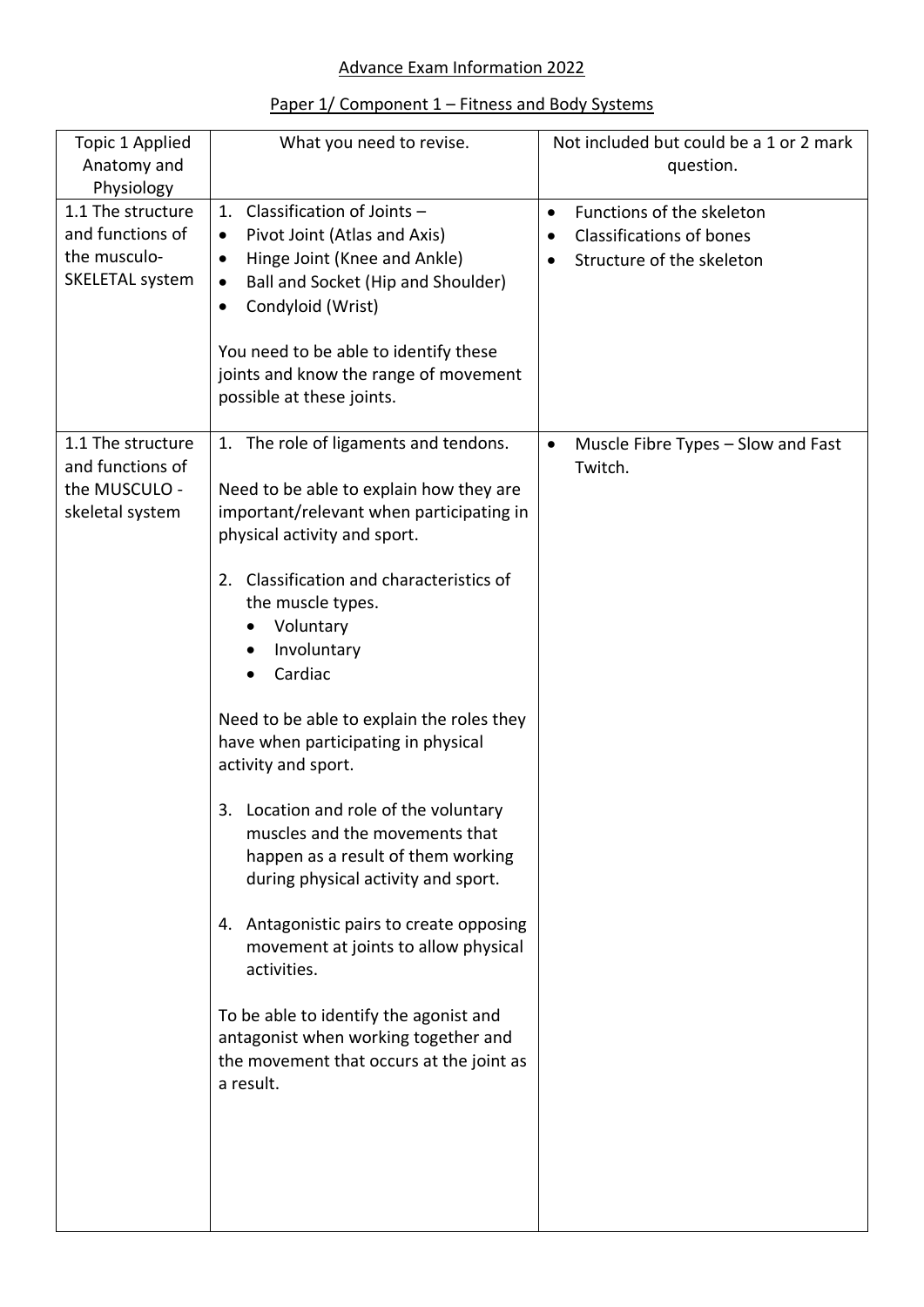| 1.2 The structure | 1. Functions of the CV System               | <b>Blood Vessels</b><br>$\bullet$                       |
|-------------------|---------------------------------------------|---------------------------------------------------------|
| and function of   | Transport of oxygen, carbon dioxide         | Vascular shunting<br>٠                                  |
| the CARDIO -      | and nutrients.                              | <b>Blood Cells</b><br>$\bullet$                         |
| respiratory       | Clotting<br>$\bullet$                       |                                                         |
| system            | Regulation of Body Temperature<br>$\bullet$ | The functions of the respiratory<br>$\bullet$<br>system |
|                   | You will need to be able to explain the     | Composition of air<br>$\bullet$                         |
|                   | functions and the role and importance       | Lung Volumes<br>$\bullet$                               |
|                   | they have when taking part in physical      | The Respiratory system (Structure)<br>$\bullet$         |
|                   | activity and sport.                         | Alveoli and Gaseous Exchange<br>$\bullet$               |
| 1.3 Anaerobic     | 1. Energy $-$                               |                                                         |
| and Aerobic       | Aerobic Respiration - The use of glucose    |                                                         |
| exercise          | and oxygen to release energy aerobically    |                                                         |
|                   | with the production of carbon dioxide       |                                                         |
|                   | and water.                                  |                                                         |
|                   |                                             |                                                         |
|                   | Anaerobic Respiration – The impact of       |                                                         |
|                   | insufficient oxygen on energy release,      |                                                         |
|                   | the by-product of anaerobic respiration     |                                                         |
|                   | (lactic acid)                               |                                                         |
| 1.4 The short     | 1. The short term effects of physical       | Long term effects/adaptations of<br>$\bullet$           |
| term and long-    | activity and sport.                         | skeletal system                                         |
| term effects of   | Lactate accumulation<br>٠                   | Long term effects/adaptations of the                    |
| exercise          | Muscle fatigue                              | muscular system                                         |
|                   | Increased Oxygen Debt                       |                                                         |
|                   |                                             |                                                         |
|                   | The short term effects of physical<br>2.    |                                                         |
|                   | activity and sport.                         |                                                         |
|                   | <b>Heart Rate</b><br>$\bullet$              |                                                         |
|                   | <b>Stroke Volume</b>                        |                                                         |
|                   | Cardiac output                              |                                                         |
|                   |                                             |                                                         |
|                   | 3. Short Term effects of physical activity  |                                                         |
|                   | and sport.                                  |                                                         |
|                   | Depth and rate of breathing.<br>$\bullet$   |                                                         |
|                   |                                             |                                                         |
|                   | Need to be able to explain the impact       |                                                         |
|                   | and relevance these all have on the         |                                                         |
|                   | player/performer.                           |                                                         |
|                   |                                             |                                                         |
|                   | 4. How the respiratory system and           |                                                         |
|                   | cardiovascular system work together         |                                                         |
|                   | to allow $-$                                |                                                         |
|                   | Participation<br>٠                          |                                                         |
|                   | Recovery                                    |                                                         |
|                   | Oxygen Intake<br>٠                          |                                                         |
|                   | Transfer to blood and muscles<br>$\bullet$  |                                                         |
|                   | <b>Removal of Carbon Dioxide</b>            |                                                         |
|                   |                                             |                                                         |
|                   |                                             |                                                         |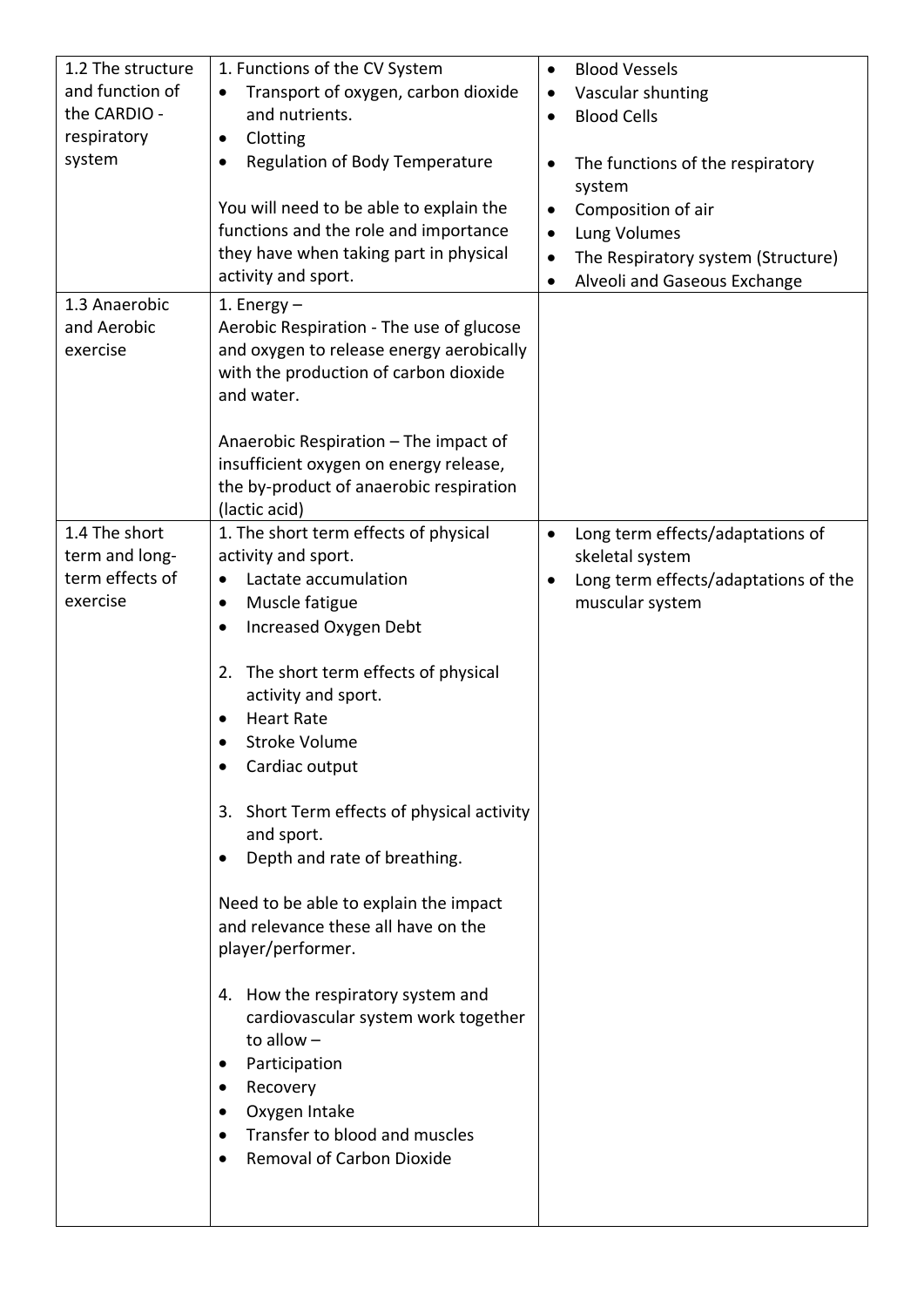| (3.4 The long     | The long term effects of the cardio-<br>5.       |
|-------------------|--------------------------------------------------|
| term effects of   | respiratory system.                              |
| exercise/Physical | Decreased HR (Resting)<br>$\bullet$              |
| Training)         | <b>Faster Recovery</b><br>$\bullet$              |
|                   | <b>Increased Stroke Volume</b><br>$\bullet$      |
|                   | Maximum Cardiac Output<br>$\bullet$              |
|                   | Increased size and strength of the<br>٠          |
|                   | heart (Muscular Hypertrophy)                     |
|                   | <b>Increased Capilliarisation</b><br>$\bullet$   |
|                   | Increase in the number of red blood<br>$\bullet$ |
|                   | cells                                            |
|                   | Drop in resting blood pressure<br>$\bullet$      |
|                   | Increased lung capacity<br>$\bullet$             |
|                   | Increased vital capacity<br>$\bullet$            |
|                   | Increased number of alveoli<br>$\bullet$         |
|                   | Increased strength of diaphragm and<br>٠         |
|                   | external intercostal muscles                     |
|                   |                                                  |
|                   | Need to be able to explain the                   |
|                   | adaptations that take place due to               |
|                   | exercise and training and how they               |
|                   | benefit the performer.                           |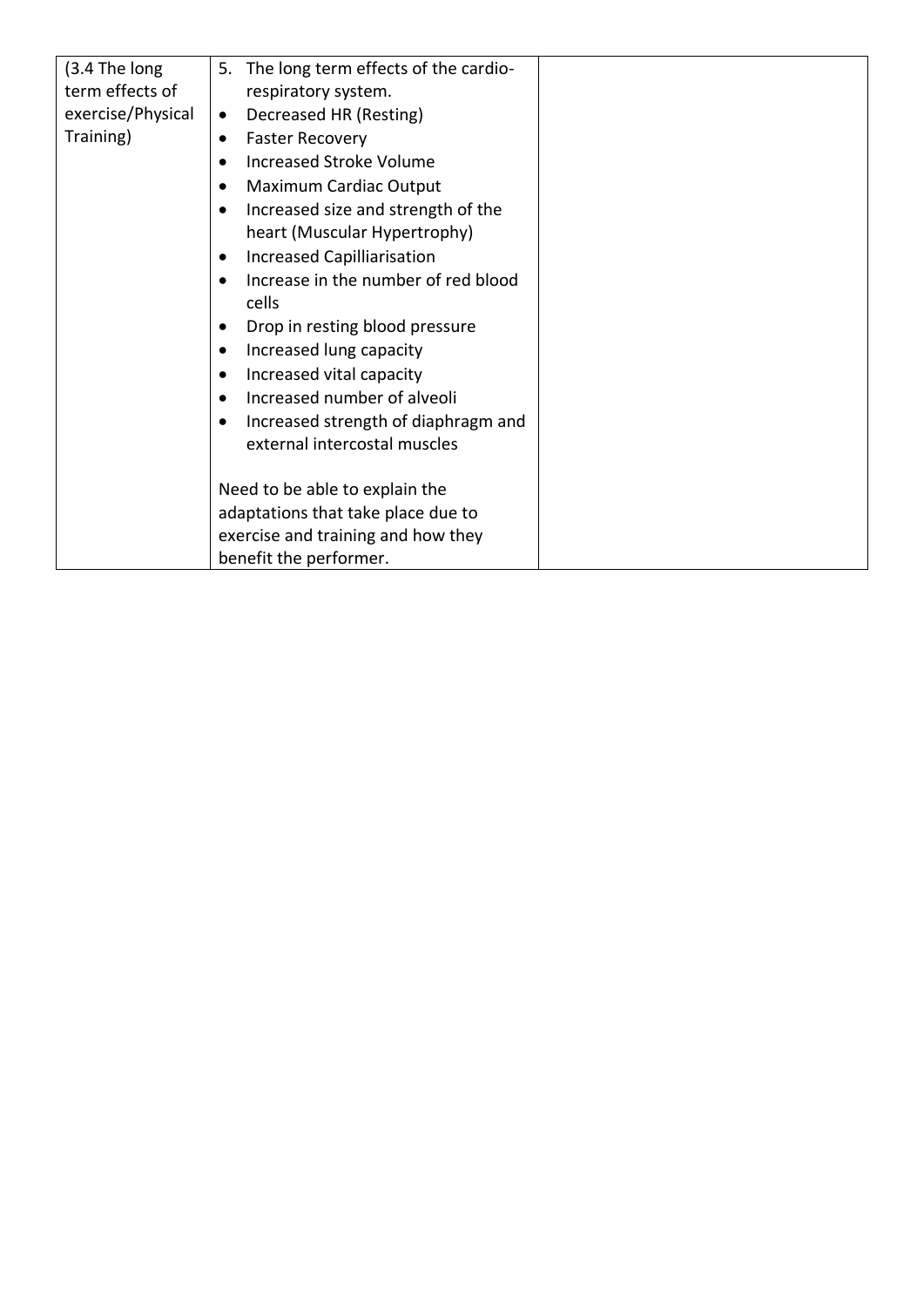| Topic 3. Physical | What you need to revise.                           | Not included but could be a 1 or 2 mark           |
|-------------------|----------------------------------------------------|---------------------------------------------------|
| Training          |                                                    | question.                                         |
| 3.1 The           | 1. Definitions of fitness, health exercise         |                                                   |
| relationship      | and performance.                                   |                                                   |
| between health    |                                                    |                                                   |
| and fitness and   | You need to be able to explain the                 |                                                   |
| the role that     | relationship between all of the key                |                                                   |
| exercise plays in | terms.                                             |                                                   |
| both              |                                                    |                                                   |
| 3.2 The           | 1. Fitness testing.                                | Definitions of components of fitness<br>$\bullet$ |
| components of     | The value of fitness testing<br>$\bullet$          | PAR-Q<br>$\bullet$                                |
| fitness, benefits | The purpose of specific fitness tests<br>$\bullet$ |                                                   |
| for sport and how | The test protocols<br>$\bullet$                    |                                                   |
| fitness is        | The selection of the appropriate<br>$\bullet$      |                                                   |
| measured and      | fitness test for components of fitness             |                                                   |
| improved          | Rationale for selection<br>$\bullet$               |                                                   |
|                   |                                                    |                                                   |
|                   | 2. To be able to collect and interpret             |                                                   |
|                   | data from fitness tests results.                   |                                                   |
|                   | Analysis<br>$\bullet$                              |                                                   |
|                   |                                                    |                                                   |
|                   | Evaluation against normative data                  |                                                   |
|                   | 3. Fitness tests for specific components           |                                                   |
|                   | of fitness.                                        |                                                   |
|                   | 12 Minute Cooper run/swim - CV<br>$\bullet$        |                                                   |
|                   | Harvard Step Test - CV<br>$\bullet$                |                                                   |
|                   | Illinois Agility Test - Agility<br>$\bullet$       |                                                   |
|                   | Handgrip dynamometer - Strength<br>٠               |                                                   |
|                   | One minute sit up and press up test -<br>٠         |                                                   |
|                   | <b>Muscular Endurance</b>                          |                                                   |
|                   | 30M Sprint - Speed                                 |                                                   |
|                   | Vertical Jump - Power                              |                                                   |
|                   | Sit and Reach - Flexibility<br>٠                   |                                                   |
|                   |                                                    |                                                   |
|                   |                                                    |                                                   |
|                   |                                                    |                                                   |
|                   |                                                    |                                                   |
|                   |                                                    |                                                   |
|                   |                                                    |                                                   |
|                   |                                                    |                                                   |
|                   |                                                    |                                                   |
|                   |                                                    |                                                   |
|                   |                                                    |                                                   |
|                   |                                                    |                                                   |
|                   |                                                    |                                                   |
|                   |                                                    |                                                   |
|                   |                                                    |                                                   |
|                   |                                                    |                                                   |
|                   |                                                    |                                                   |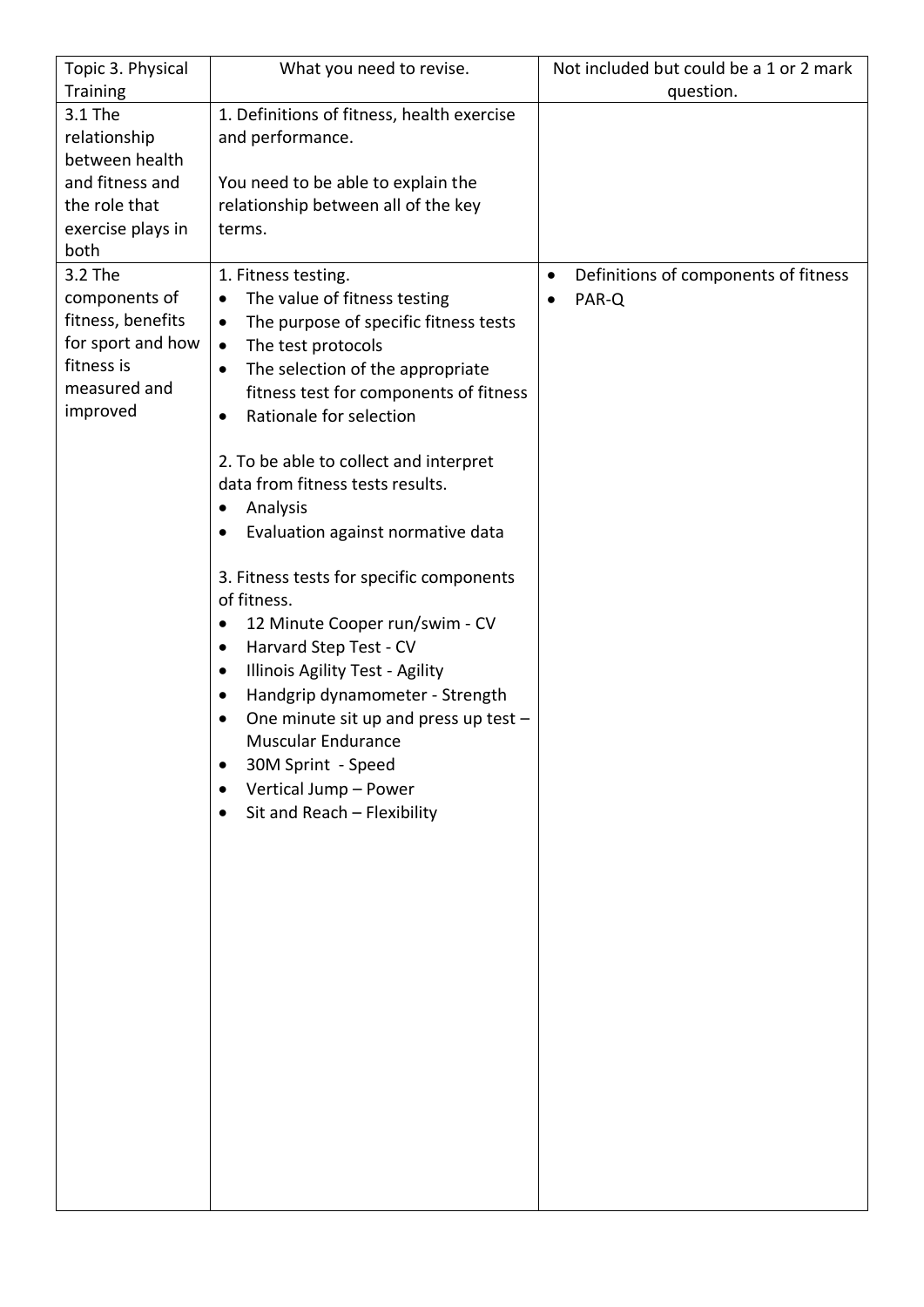| 3.3 The principles | 1. Factors to consider when choosing the                                                                                                                                                                                                                                                                                                                                                                                                     | <b>Principles of Training</b><br>$\bullet$ |
|--------------------|----------------------------------------------------------------------------------------------------------------------------------------------------------------------------------------------------------------------------------------------------------------------------------------------------------------------------------------------------------------------------------------------------------------------------------------------|--------------------------------------------|
| of training and    | most appropriate training methods and                                                                                                                                                                                                                                                                                                                                                                                                        | Thresholds of training                     |
| their application  | training intensities for different physical                                                                                                                                                                                                                                                                                                                                                                                                  |                                            |
| to personal        | activities and sports.                                                                                                                                                                                                                                                                                                                                                                                                                       |                                            |
| exercise/training  | Fitness/sport requirements<br>$\bullet$                                                                                                                                                                                                                                                                                                                                                                                                      |                                            |
| programmes         | Facilities available<br>$\bullet$                                                                                                                                                                                                                                                                                                                                                                                                            |                                            |
|                    | <b>Current level of fitness</b><br>$\bullet$                                                                                                                                                                                                                                                                                                                                                                                                 |                                            |
|                    | 2. The use of different training methods<br>for specific components of fitness.<br>Continuous (CV)<br>$\bullet$<br>Interval (Speed and CV)<br>$\bullet$<br>Fartlek (CV)<br>$\bullet$<br>Circuit (All)<br>٠<br>Weight/Resistance Training (Strength<br>٠<br>or Muscular Endurance)<br><b>Fitness Classes</b><br>$\bullet$<br>Body Pump - Strength and Power<br>Aerobics - CV<br>Spinning - CV and Muscular Endurance<br>Pilates - Flexibility |                                            |
|                    | Yoga - Flexibility                                                                                                                                                                                                                                                                                                                                                                                                                           |                                            |
|                    | You also need to know the advantages<br>and disadvantages of each training<br>method.                                                                                                                                                                                                                                                                                                                                                        |                                            |
| 3.5 How to         | 1. Performance Enhancing Drugs                                                                                                                                                                                                                                                                                                                                                                                                               | Types of Injuries<br>$\bullet$             |
| optimise training  | <b>Anabolic Steroids</b><br>$\bullet$                                                                                                                                                                                                                                                                                                                                                                                                        | Injury Prevention and reducing risk<br>٠   |
| and avoid injury   | <b>Beta Blockers</b><br>٠                                                                                                                                                                                                                                                                                                                                                                                                                    | Warm up and Cool down                      |
|                    | <b>Diuretics</b><br>$\bullet$                                                                                                                                                                                                                                                                                                                                                                                                                |                                            |
|                    | <b>Narcotic Analgesics</b><br>٠                                                                                                                                                                                                                                                                                                                                                                                                              |                                            |
|                    | Peptide Hormones<br>$\bullet$                                                                                                                                                                                                                                                                                                                                                                                                                |                                            |
|                    | EPO - Erythropoietin<br>$\bullet$                                                                                                                                                                                                                                                                                                                                                                                                            |                                            |
|                    | HGH - Growth Hormone<br>$\bullet$                                                                                                                                                                                                                                                                                                                                                                                                            |                                            |
|                    | <b>Stimulants</b><br>$\bullet$                                                                                                                                                                                                                                                                                                                                                                                                               |                                            |
|                    | <b>Blood Doping</b><br>$\bullet$                                                                                                                                                                                                                                                                                                                                                                                                             |                                            |
|                    | Need to be able to know what each<br>performance enhancing drug does and<br>how that benefits the performer.<br>Also what sports/activities would use the<br>type of drug to enhance their                                                                                                                                                                                                                                                   |                                            |
|                    | performance?                                                                                                                                                                                                                                                                                                                                                                                                                                 |                                            |

| Topic 4     | To be able to interpret data |  |
|-------------|------------------------------|--|
| Use of Data | accurately                   |  |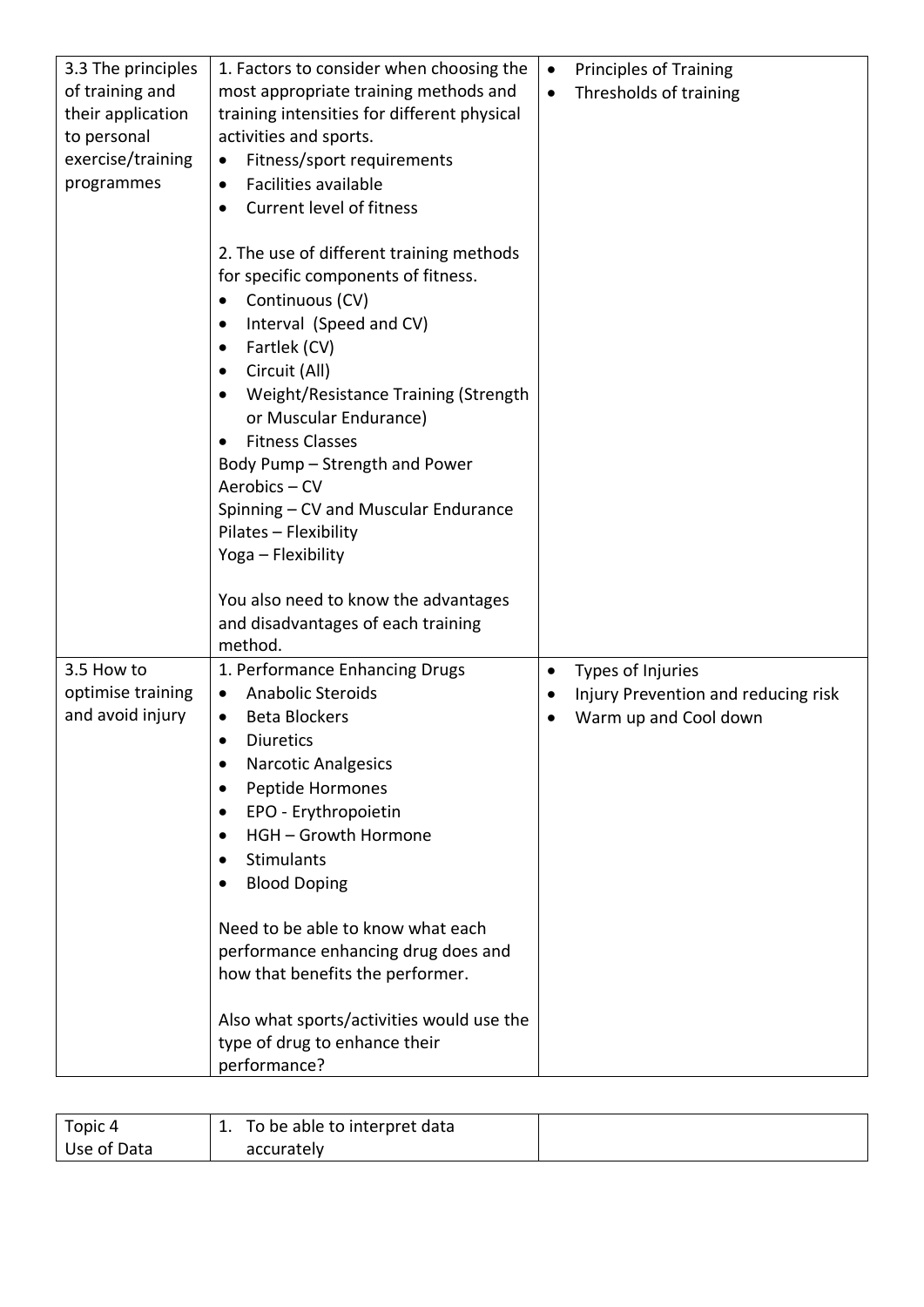| Topic 1 Health,<br>Fitness and<br>wellbeing                                  | What you need to revise.                                                                                                                                                                                                                                                                                                                                                                                                                                                                                                                                                 | Not included but could be a 1 or 2 mark<br>question. |
|------------------------------------------------------------------------------|--------------------------------------------------------------------------------------------------------------------------------------------------------------------------------------------------------------------------------------------------------------------------------------------------------------------------------------------------------------------------------------------------------------------------------------------------------------------------------------------------------------------------------------------------------------------------|------------------------------------------------------|
| 1.1 Physical,<br>emotional and<br>social health,<br>fitness and<br>wellbeing | 1. Physical Health<br>How improving physical ability (by<br>improving components of fitness)<br>can improve physical health and<br>reduce risks.<br>How are these benefits achieved<br>2. Emotional Health<br>How participating in physical activity<br>and sport can improve emotional<br>health and reduce risks<br>How are these benefits achieved<br>$\bullet$                                                                                                                                                                                                       | Social Health                                        |
| 1.2 The<br>consequences of<br>sedentary<br>lifestyle                         | 1. Sedentary Lifestyle<br>What is a sedentary lifestyle?<br>$\bullet$<br>What are the causes of a sedentary<br>$\bullet$<br>lifestyle?<br>How do the consequences impact<br>٠<br>components of fitness and physical<br>ability.<br>Overweight<br>Overfat<br>Depression<br><b>Diabetes</b><br>Osteoporosis<br>Loss of muscle tone<br>Impact on Components of Fitness                                                                                                                                                                                                      | Lifestyle Choices                                    |
| 1.3 Energy use,<br>diet, nutrition<br>and hydration                          | 1. Balanced Diet<br>Nutritional Requirements for a balanced<br>diet to maintain a healthy lifestyle.<br>What is a balanced diet?<br><b>Energy Balance</b><br>How the nutritional requirement for a<br>balanced diet optimises specific<br>performances in sport.<br>The role and importance of<br>2.<br>macronutrients<br>Carbohydrates, Protein and Fats<br>$\bullet$<br>Carbo-loading<br>٠<br>Timing of protein intake<br>The role and importance of<br>3.<br>micronutrients<br><b>Vitamins and Minerals</b><br>$\bullet$<br>Water and Fibre<br>$\bullet$<br>Hydration | Optimum Weight                                       |

## Paper 2/ Component 2 Fitness and Body Systems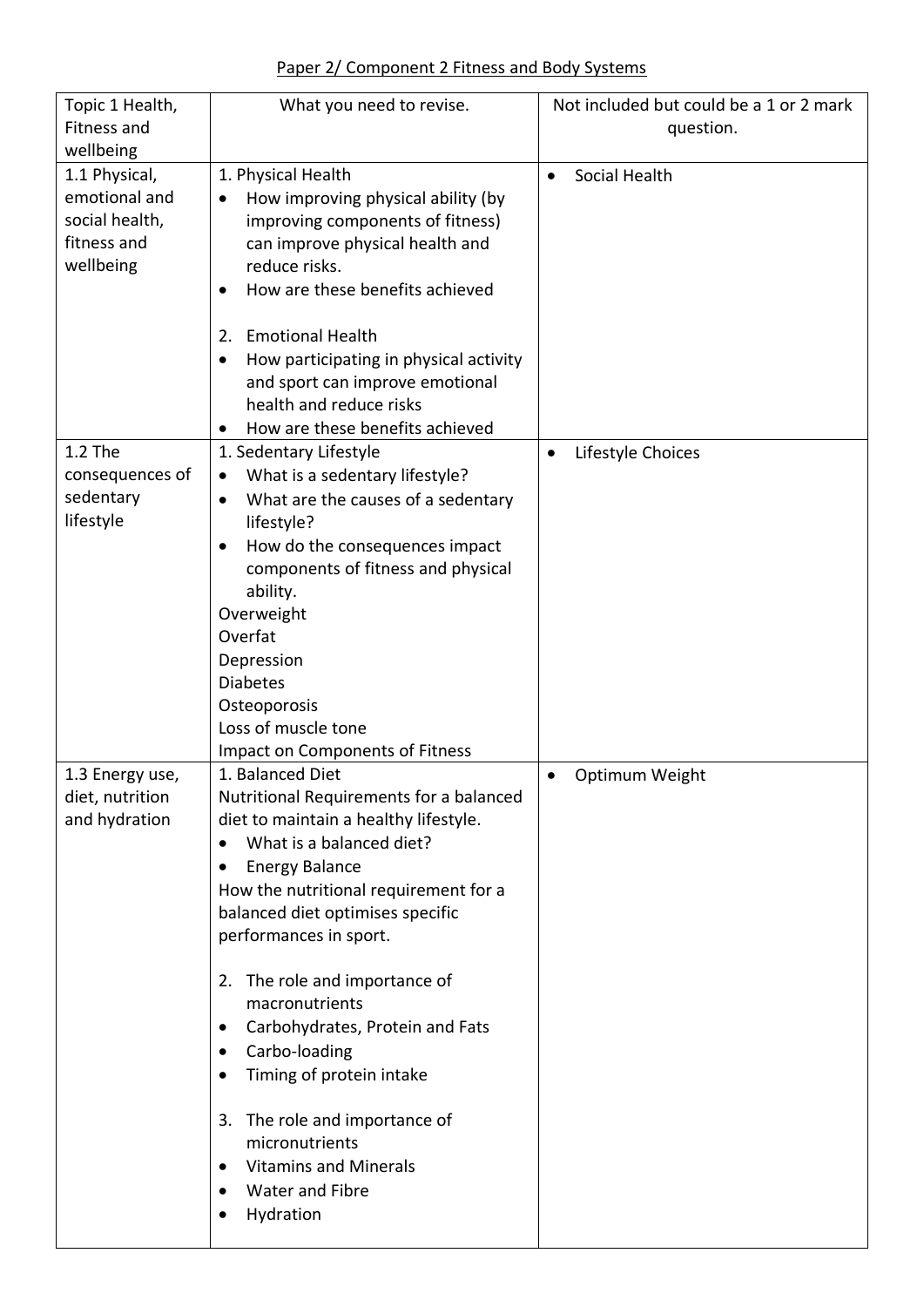| Need to explain how each nutrients      |  |
|-----------------------------------------|--|
| plays a role and has an importance for  |  |
| performers/players in physical activity |  |
| and sport                               |  |

| Topic 2 Sport                   | What you need to revise.                                                                                                                                                                                                                                                                                      | Not included but could be a 1 or 2 mark |
|---------------------------------|---------------------------------------------------------------------------------------------------------------------------------------------------------------------------------------------------------------------------------------------------------------------------------------------------------------|-----------------------------------------|
| Psychology                      |                                                                                                                                                                                                                                                                                                               | question.                               |
| 2.1 Classification<br>of skills | 1. Classification of skills<br>Open and closed (Environment)<br>Complex and simple (Difficulty)<br>$\bullet$<br>High and Low Organisation (Can the<br>$\bullet$<br>skill be broken down in to smaller<br>parts)<br>Need to able to identify where skills will<br>placed on the continuums and justify<br>why. | Types of practice<br>$\bullet$          |
| 2.2 The use of                  | 1. Principles of SMART                                                                                                                                                                                                                                                                                        |                                         |
| goal setting and                | Specific                                                                                                                                                                                                                                                                                                      |                                         |
| <b>SMART</b> targets to         | Measurable<br>$\bullet$                                                                                                                                                                                                                                                                                       |                                         |
| improve and/or                  | Achievable<br>$\bullet$                                                                                                                                                                                                                                                                                       |                                         |
| optimise                        | Realistic                                                                                                                                                                                                                                                                                                     |                                         |
| performance                     | Time-Bound                                                                                                                                                                                                                                                                                                    |                                         |
|                                 | Need to be able to identify if a target<br>includes the principles of SMART                                                                                                                                                                                                                                   |                                         |
|                                 | Need to explain/justify the value of each                                                                                                                                                                                                                                                                     |                                         |
|                                 | principle in improving or optimising                                                                                                                                                                                                                                                                          |                                         |
|                                 | performance.                                                                                                                                                                                                                                                                                                  |                                         |
| 2.3 Guidance and                | 1. Types of Feedback                                                                                                                                                                                                                                                                                          | <b>Types of Guidance</b><br>$\bullet$   |
| Feedback on                     | Intrinsic (Within)                                                                                                                                                                                                                                                                                            |                                         |
| performance                     | Extrinsic (External Source)<br>$\bullet$                                                                                                                                                                                                                                                                      |                                         |
|                                 | Concurrent (During)                                                                                                                                                                                                                                                                                           |                                         |
|                                 | Terminal (At the end)<br>$\bullet$                                                                                                                                                                                                                                                                            |                                         |